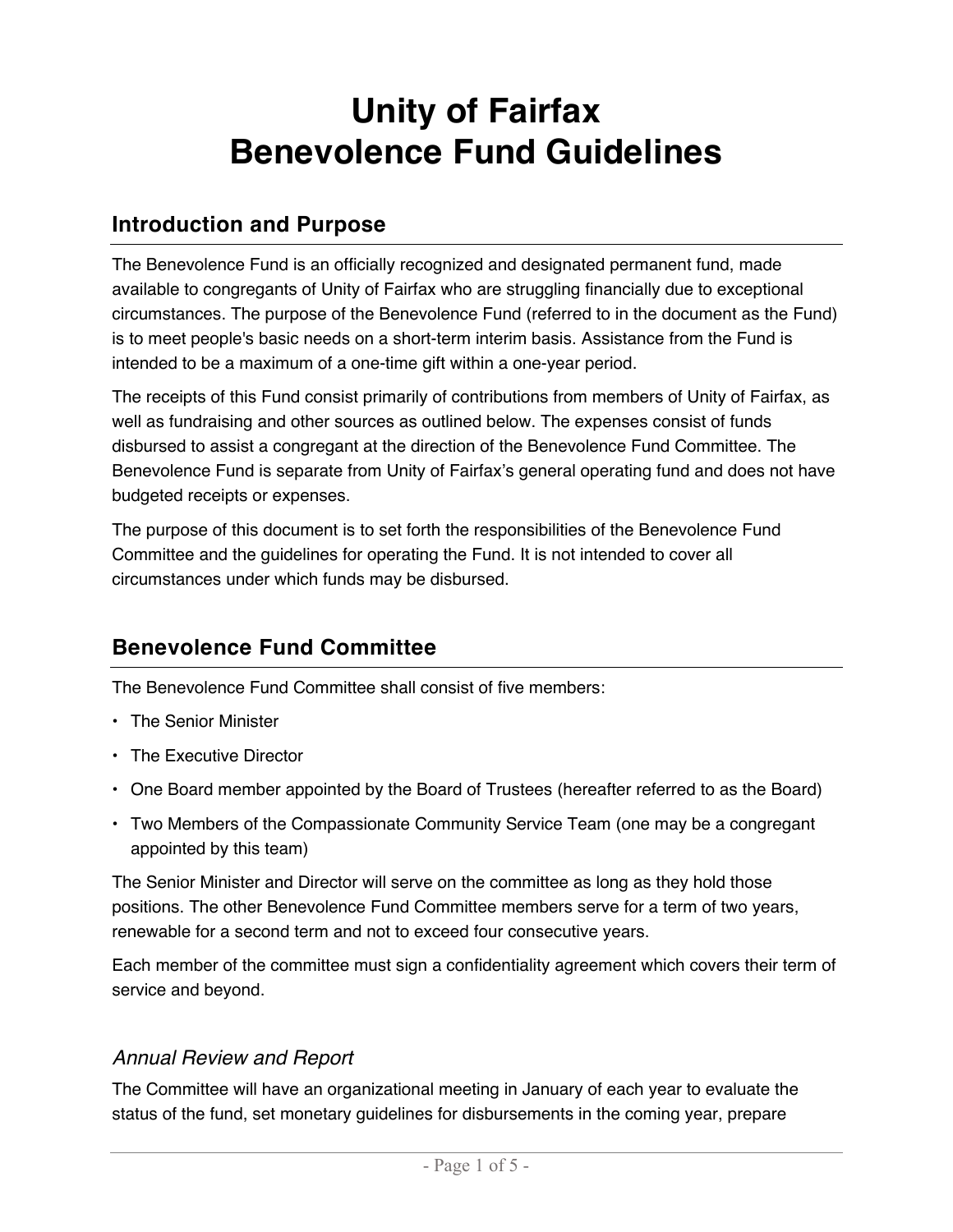reports of disbursements from the previous year, review IRS guidelines to insure compliance, and any other business as necessary.

## *Oversight and Accountability*

The Benevolence Fund Committee is accountable to the Board. The Committee will interface with the Board when necessary through the Board member appointed as a member of the Committee. The Senior Minister has ultimate responsibility and accountability for the Fund.

# **Source of Funding**

The Benevolence Fund shall receive income from the following sources:

1. Through the receipt of designated giving by individuals and/or families wishing to make a donation to the Benevolence Fund.

2. Fundraising events held specifically for the Fund.

3. A designated donation of 10 percent of the Unity of Fairfax proceeds from spiritual education and spiritual practice events, programs and classes.

4. Through the allocation or transfer of funds from the General Fund when deemed necessary and appropriate upon approval by the Board.

5. Other sources such as grants, gifts, bequests, etc.

## *Contributions to the Benevolence Fund*

The leadership of Unity of Fairfax encourages members to minister directly to other members of the congregation as they become aware of specific needs. However, gifts made directly by a member to a needy individual or family are not tax-deductible under IRS regulations.

In order to comply with IRS regulations concerning charitable contributions, all gifts to the Benevolence Fund must be unconditional and without personal benefit to the donor. In addition, contributions to the Fund may not be earmarked or otherwise designated for a particular purpose or recipients.

The administration of the Fund, including all disbursements, is subject to the control and discretion of the Benevolence Fund Committee as authorized by the Board. The Committee may consider recommendations for disbursement from anyone, but in no event is the Committee bound in any way to honor the recommendations.

Contributions to the Fund in the form of check should be made payable to Unity of Fairfax with a notation that the funds are to be placed in the Unity of Fairfax Benevolence Fund. Donations may also be made through the unityoffairfax.org.

Donors making contributions to the Benevolence Fund subject to these conditions may be able to deduct their contributions if they itemize deductions on their federal income tax return. The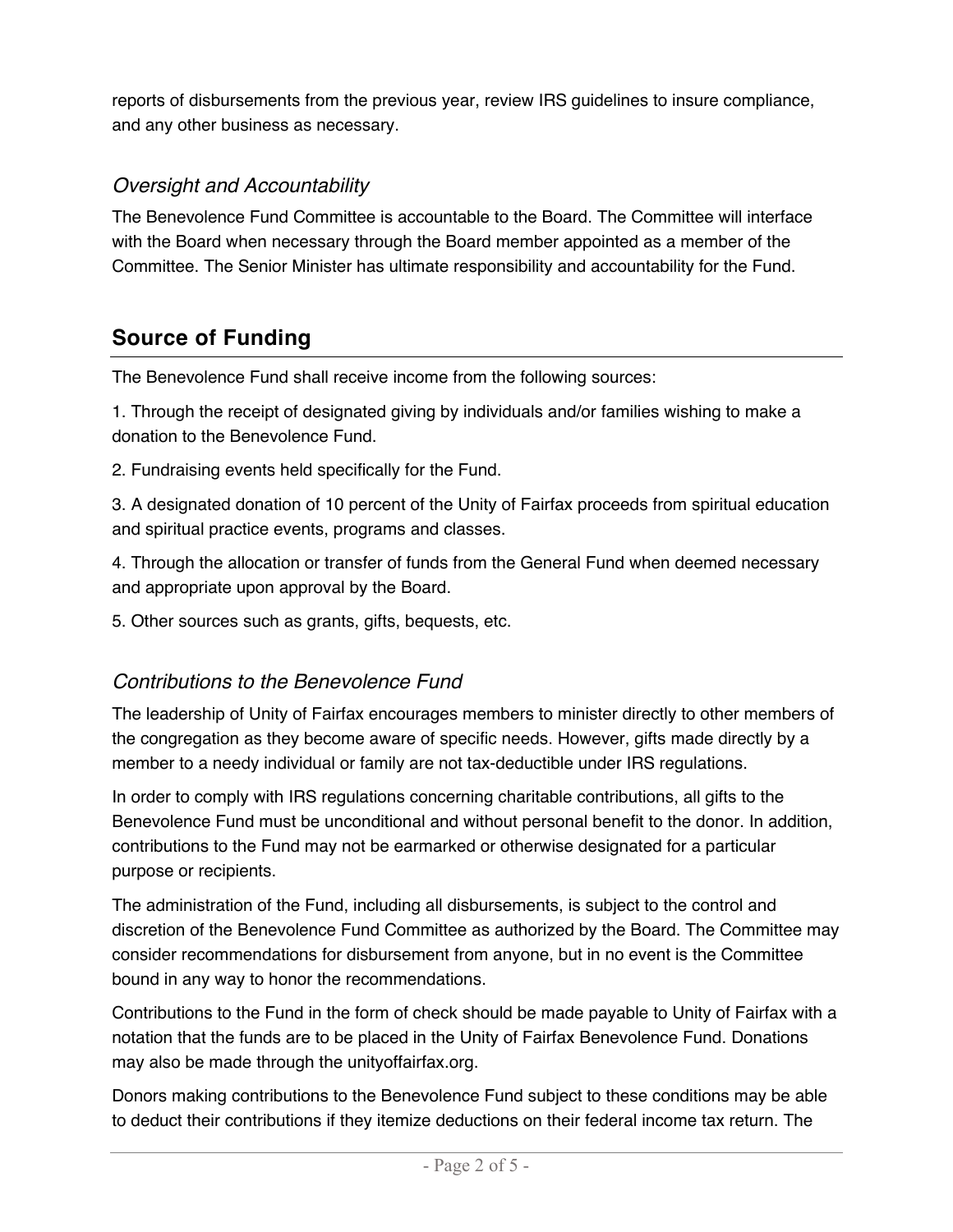leadership of Unity of Fairfax recommends that donors consult their individual tax advisor or CPA concerning the appropriate tax treatment of contributions they make to the Fund.

All record keeping and disbursements will be in accordance with all relevant and current IRS regulations.

Should at any time in the future Unity of Fairfax vote to close the Benevolence Fund, all money in the Fund at that time will go into the general budget of Unity of Fairfax.

## **Guidelines for Disbursement**

#### *General Guidelines*

The Benevolence Fund is intended to be a temporary help during a time of crisis or other hardship. Assistance from the Fund is intended to be a one-time gift. In unusual circumstances, the Benevolence Fund Committee may decide to help more than one time.

Disbursements from the Fund may not be in the form of a loan. No gift may be repaid, either in part or in full, in money or labor.

While not a requirement for every situation, a member requesting assistance may be asked to receive financial counseling. If this request is made, the Benevolence Fund Committee may elect to provide financial resources to help pay for financial or other counseling.

Those requesting help must be willing to give the Committee permission to follow up on any of the information provided to the Committee. The Committee will hold all matters in confidence.

#### *Recipients of Assistance*

Recipients of assistance from the Benevolence Funds shall be:

1. Congregants (members and regular attendees) of Unity of Fairfax.

2. Employees of the church. The Fund will occasionally assist staff members in need, however, these gifts must be taxed as income according to IRS guidelines in Publication 526.

IRS guidelines exempt Board members and their families from receiving benevolence from Unity of Fairfax due to their position of substantial influence on the tax-exempt organization.

Current IRS guidelines should be consulted, but at the time the guidelines were written gifts from a Church Benevolence Fund were not considered taxable to the recipient.

#### *Criteria*

The stated purpose of the Benevolence Fund is to meet people's basic needs during a time of crisis or hardship. Normally, these needs are defined as, but are not limited to the following: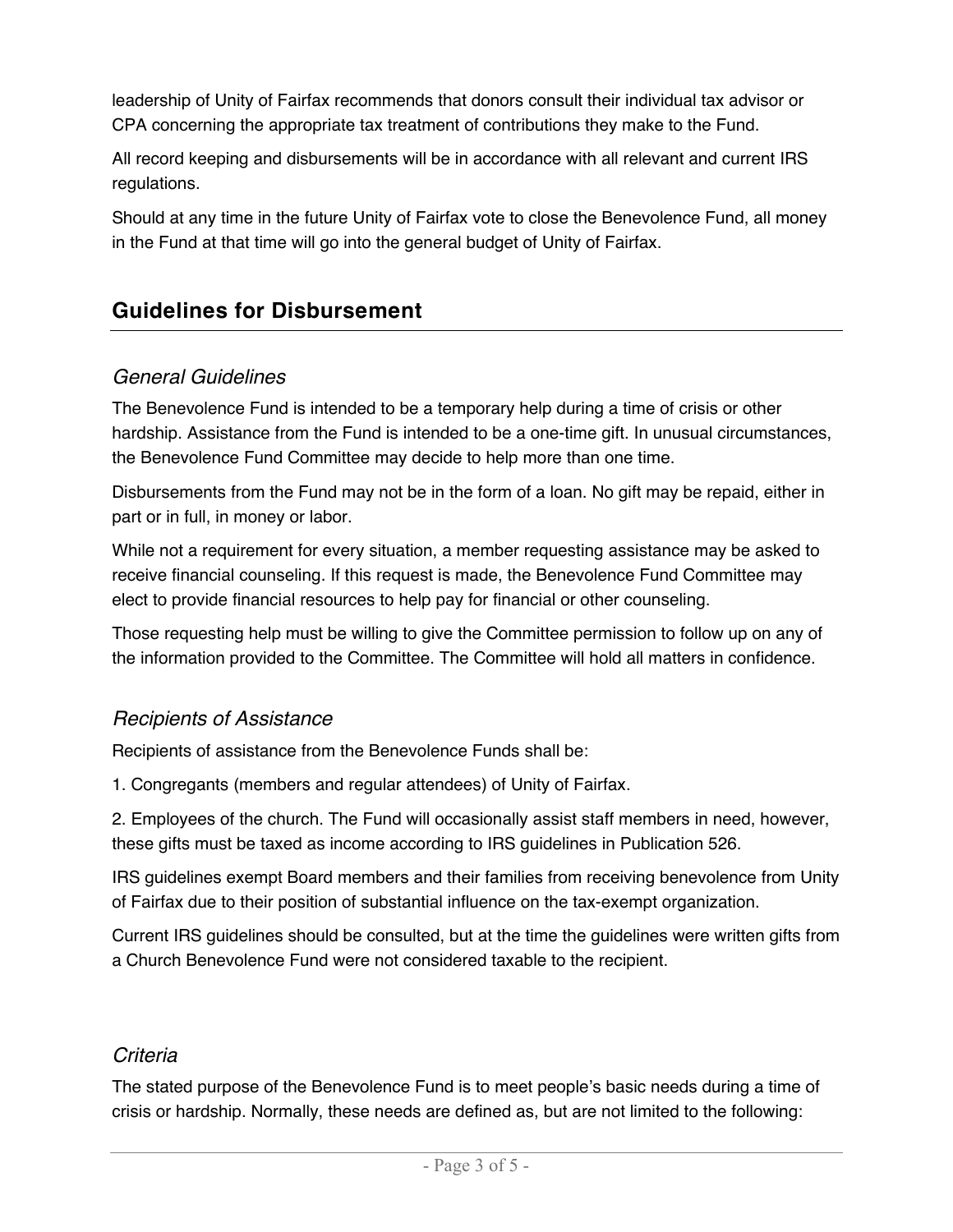- 1. Primary lodging (mortgage or rent)
- 2. Utilities (electric, natural gas, water, sewer, trash)
- 3. Medical expenses
- 4. Transportation to or from a place of employment
- 5. Funeral expenses
- 6. Initial evaluation and professional counseling
- 7. Vehicle repair of primary vehicle
- 8. Groceries
- 9. Basic clothing

#### *Levels of Support*

#### **Basic (up to \$250 per situation)**

Any three members of the Benevolence Fund Committee may approve this level of assistance in any single situation. Repeat support at this level places the assistance at the Advanced level.

#### **Advanced (over \$250 per situation)**

Applications for this level of assistance, and the supporting documents necessary, will be made available for review to all committee members. The request will be granted if a majority of Committee members approve the application, subject to meeting all specified criteria.

Generally, assistance from the Benevolence Fund to a recipient or household cannot exceed a maximum amount within a 12-month period, which will be set each year by the Committee based on the funds available. (The proposed maximum at the fund's inception in 2016 is \$1500). This limit will be determined every January by the Committee depending on the amounts available in the fund, but the maximum may be adjusted during the year as the fund receipts allow. To prevent depletion of the fund, disbursements to any one individual or family cannot exceed more than half of what is currently in the fund at the time of the request.

In very unusual circumstances, households and individuals who are in need of substantial funds and who have the opportunity to make a life-changing decision may continue to be assisted up to whatever limit the Committee deems appropriate. However, such cases must be reviewed carefully and additional accountability must be sought.

# **Application and Approval Process**

Individuals or families seeking assistance from the Benevolence Fund shall complete the following steps:

1. Obtain a "Benevolence Request Application" from the church office or by email from director@unityoffairfax.org. The application must be completed fully, with all supporting